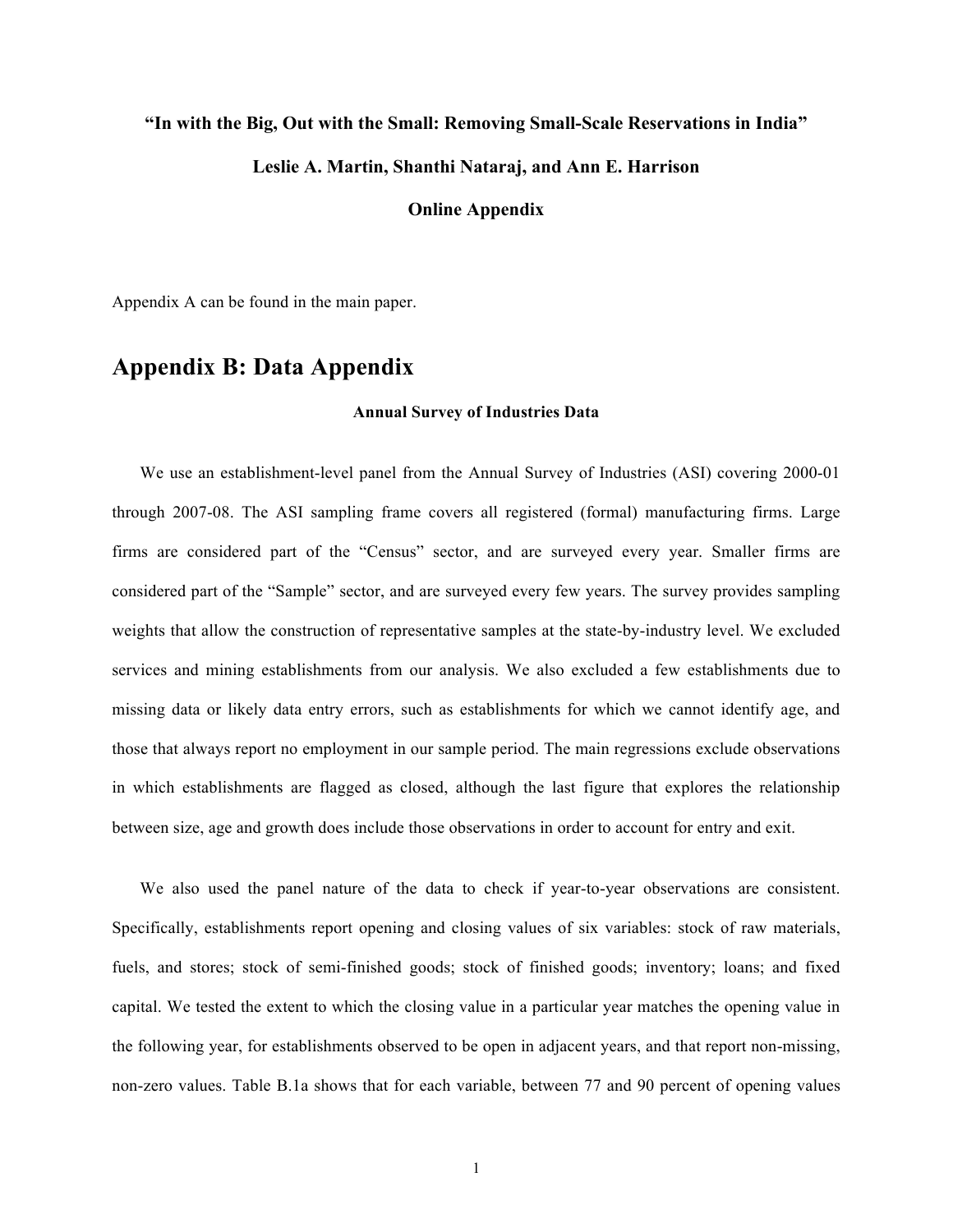were within one percent of closing values from the previous year. As we expand the window to 2 percent and 5 percent, respectively, the share of matches increases.

Tables B.1b and B.1c illustrate the match rate for the stock of finished goods across states and industries, respectively, while Table B.1d illustrates the match rates for the stock of finished goods by year. The overall match rate is 86 percent; rates vary to some extent across states, ranging from 78% in Punjab to over 95 percent in Meghalaya and Tripura. Match rates range between 80 percent and 90 percent within industries, and between 83 and 87 percent over time. The other five variables exhibit similar patterns.

Overall, the relatively high rate of open/close matches suggests that the ASI panel correctly identifies annual observations belonging to each establishment.

Table B.2 contains a comparison of the ASI and Prowess datasets.

#### **District Codes**

This analysis uses the ASI panel identifiers supplied by Ministry of Statistics and Programme Implementation. The panel dataset does not include district identifiers; we merge these in from the annual cross-sections that we purchased separately.

#### **Matching Establishment-Level Data with Product Reservation Status**

During the years we study (2000-01 through 2007-08), product codes in the ASI were classified under the ASI Commodity Classification (ASICC). During this period, there were 5,389 ASICC product codes in manufacturing that respondents could identify. In our panel, 4,805 ASICC product codes are actively used. Although respondents could in theory list up to 10 manufactured products, over 90% of respondents listed 4 or fewer products. For most years of the panel, 50-60% of respondents listed only one product. While it is possible that some establishments underreport the number of products they make, our finding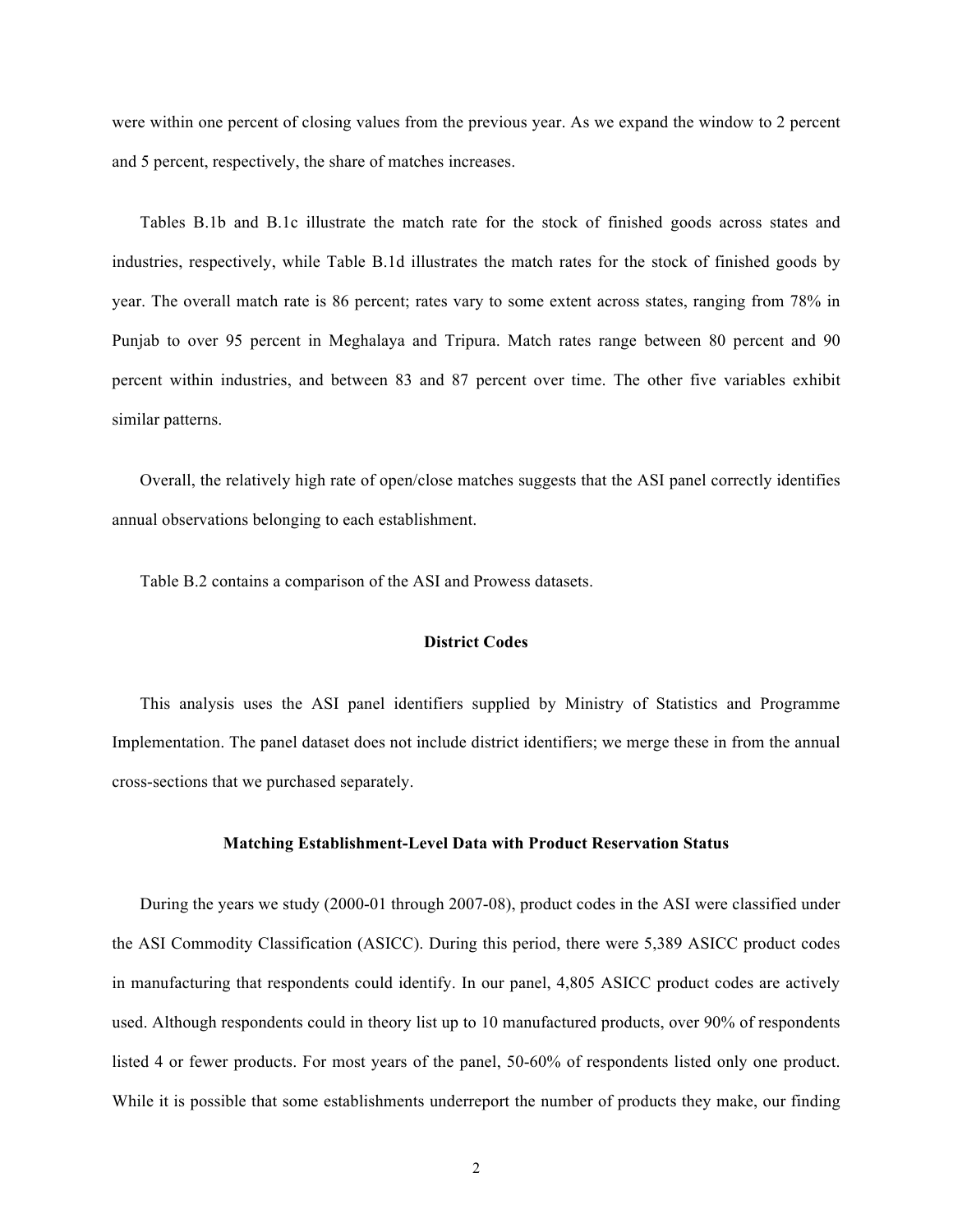that 50-60% of establishments report only one product is consistent with evidence from the US, where only 39% of manufacturing firms report multiple products (Bernard, Redding, and Schott, 2010, Table  $1)$ .<sup>1</sup>

If establishments in our dataset do underreport products, it is possible that we fail to identify some establishments that should be flagged as producing SSI products (either reserved or de-reserved). The direction of any potential bias would depend on how these establishments compare with establishments that do report SSI products. However, given the similarity between our findings and those of Bernard et al. (2010) we do not believe that there is substantial underreporting of products.

We created a concordance between the ASICC product codes and the list of reserved and de-reserved products. Because some of the ASICC codes are very broad, we matched reserved products to each establishment based on both ASICC and 5-digit industry. In some cases, the match between ASICC codes and SSI codes was so exact that we were able to create the match based solely on the product descriptions. In other cases, we used the lengthy descriptions associated with the industry codes to help resolve many questionable concordances. We assumed that a product was matched to an ASICC code if it was at least a partial match.

Table B.3 shows the number of products that were de-reserved in each year starting in 1997. Table B.4 shows a subset of illustrative matches between ASICC codes and reserved products.

 $\overline{a}$ 

<sup>1</sup> Bernard, Andrew B. and Redding, Stephen and Schott, Peter K., 2010, "Multiple-product firms and product switching," American Economic Review 100 (1), 70-97.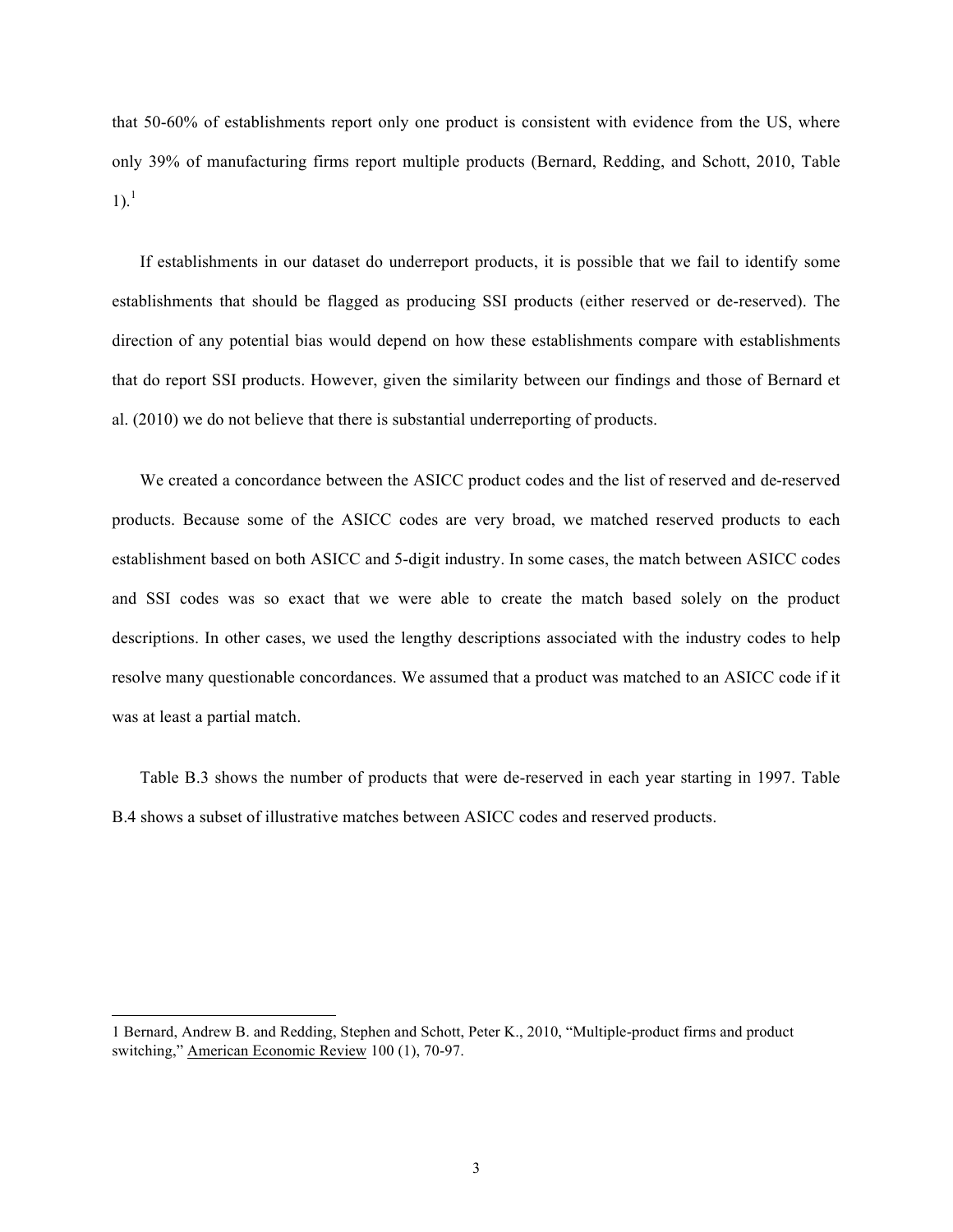| <b>Variable</b>         | <b>Number of Adjacent, Non-</b><br><b>Zero Observations</b> | Percent of Opening Values within x% of<br><b>Previous Year's Closing Value</b> |        |           |
|-------------------------|-------------------------------------------------------------|--------------------------------------------------------------------------------|--------|-----------|
|                         |                                                             | Within 2%<br>Within 1%                                                         |        | Within 5% |
| Fixed capital           | 124,764                                                     | 78%                                                                            | 80%    | 84%       |
| Stock of raw materials, |                                                             |                                                                                |        |           |
| fuels, and stores       | 114,477                                                     | 84%                                                                            | 85%    | 86%       |
| Stock of semi-finished  |                                                             |                                                                                |        |           |
| goods                   | 60,908                                                      | $90\%$                                                                         | $91\%$ | 91%       |
| Stock of finished goods | 92,661                                                      | 86%                                                                            | 86%    | 88%       |
| Inventory               | 117,318                                                     | 89%                                                                            | 90%    | 91%       |
| Loans                   | 91,296                                                      | 77%                                                                            | 78%    | 79%       |

## **Table B.1a: Consistency in Opening/Closing Stock Variables**

## **Table B.1b Consistency in Opening/Closing Values of Stock of Finished Goods by State**

|              | States with x Percent of Opening Values within 1% of<br><b>Previous Year's Closing Value</b> |  |  |  |  |  |  |
|--------------|----------------------------------------------------------------------------------------------|--|--|--|--|--|--|
| 78%          | Punjab                                                                                       |  |  |  |  |  |  |
| 80-85%       | Dadra & Nagar Haveli, Delhi, Karnataka, Haryana,                                             |  |  |  |  |  |  |
|              | Rajasthan, West Bengal, Jharkhand, Andhra Pradesh, Tamil                                     |  |  |  |  |  |  |
|              | Nadu, Kerala, Gujarat                                                                        |  |  |  |  |  |  |
| $85 - 90\%$  | Uttar Pradesh, Daman & Diu, Assam, Maharashtra,                                              |  |  |  |  |  |  |
|              | Uttaranchal, Chhattisgarh, Manipur                                                           |  |  |  |  |  |  |
| 90-95%       | Madhya Pradesh, Pondicherry, Goa, Orissa, Bihar,                                             |  |  |  |  |  |  |
|              | Himachal Pradesh, Jammu & Kashmir, Nagaland,                                                 |  |  |  |  |  |  |
|              | Chandigarh, Andaman & Nicobar Islands                                                        |  |  |  |  |  |  |
| $95 - 100\%$ | Meghalaya, Tripura                                                                           |  |  |  |  |  |  |

## **Table B.1c Consistency in Opening/Closing Values of Stock of Finished Goods by Industrial Sector**

|        | <b>Industrial Sectors with x Percent of Opening Values</b>  |  |  |  |  |  |  |
|--------|-------------------------------------------------------------|--|--|--|--|--|--|
|        | within 1% of Previous Year's Closing Value                  |  |  |  |  |  |  |
| 81-82% | Cotton ginning, Office machinery, Wearing apparel           |  |  |  |  |  |  |
|        | Textiles, Other transport equipment, Food products and      |  |  |  |  |  |  |
| 83-84% | beverages, Precision instruments, Fabricated metal          |  |  |  |  |  |  |
|        | products, Motor vehicles, Communication equipment           |  |  |  |  |  |  |
| 85%    | Machinery and equipment, Rubber and plastics, Basic         |  |  |  |  |  |  |
|        | metals, Leather, Refined petroleum products                 |  |  |  |  |  |  |
| 86-87% | Electrical machinery, Wood products, Chemicals, Non-        |  |  |  |  |  |  |
|        | metallic mineral products, Publishing, Manufacturing n.e.c. |  |  |  |  |  |  |
| 90%    | Tobacco products, Paper products                            |  |  |  |  |  |  |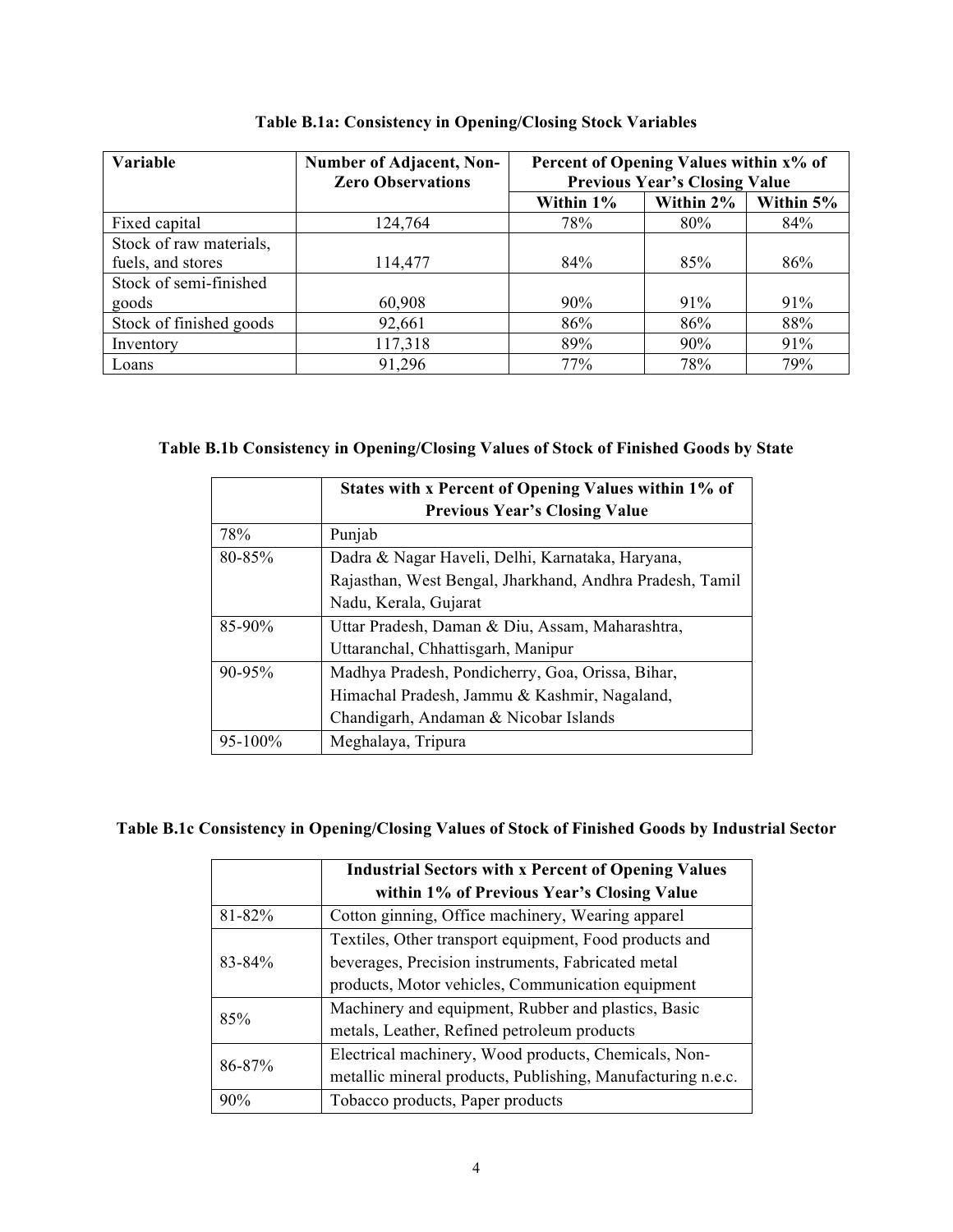| <b>Adjacent years</b> | <b>Percent of Opening</b><br>Values within 1% of<br><b>Previous Year's Closing</b><br>Value |  |  |  |
|-----------------------|---------------------------------------------------------------------------------------------|--|--|--|
| 2000-01 to 2001-02    | 83.4%                                                                                       |  |  |  |
| 2001-02 to 2002-03    | 84.9%                                                                                       |  |  |  |
| 2002-03 to 2003-04    | 85.7%                                                                                       |  |  |  |
| 2003-04 to 2004-05    | 85.8%                                                                                       |  |  |  |
| 2004-05 to 2005-06    | 86.9%                                                                                       |  |  |  |
| 2005-06 to 2006-07    | 86.4%                                                                                       |  |  |  |
| 2006-07 to 2007-08    | 85.8%                                                                                       |  |  |  |

### **Table B.1d Consistency in Opening/Closing Values of Stock of Finished Goods by Year**

| Table B.1e Consistency in Opening/Closing Values of Stock of Finished Goods by Establishment |
|----------------------------------------------------------------------------------------------|
| Size (Average Labor Force)                                                                   |

| Labor  | Average             | <b>Percent of Opening Values within</b> |  |  |  |
|--------|---------------------|-----------------------------------------|--|--|--|
| decile | labor force         | 1% of Previous Year's Closing           |  |  |  |
|        |                     | Value                                   |  |  |  |
| 1      | Less than 11        | 84.6%                                   |  |  |  |
| 2      | 11 to $20$          | 85.9%                                   |  |  |  |
| 3      | $20 \text{ to } 35$ | 85.7%                                   |  |  |  |
| 4      | 35 to 61            | 85.3%                                   |  |  |  |
| 5      | 61 to 99            | 85.4%                                   |  |  |  |
| 6      | 99 to 142           | 85.4%                                   |  |  |  |
| 7      | 142 to 200          | 85.7%                                   |  |  |  |
| 8      | 200 to 297          | 86.0%                                   |  |  |  |
| 9      | 297 to 505          | 85.6%                                   |  |  |  |
| 10     | 505 or more         | 85.9%                                   |  |  |  |

Notes: Authors' calculations based on comparing closing values in one year against opening values in the following year, for observations identified as belonging to the same establishment in the ASI panel. Average labor force is the average number of employees for the current year and the previous year.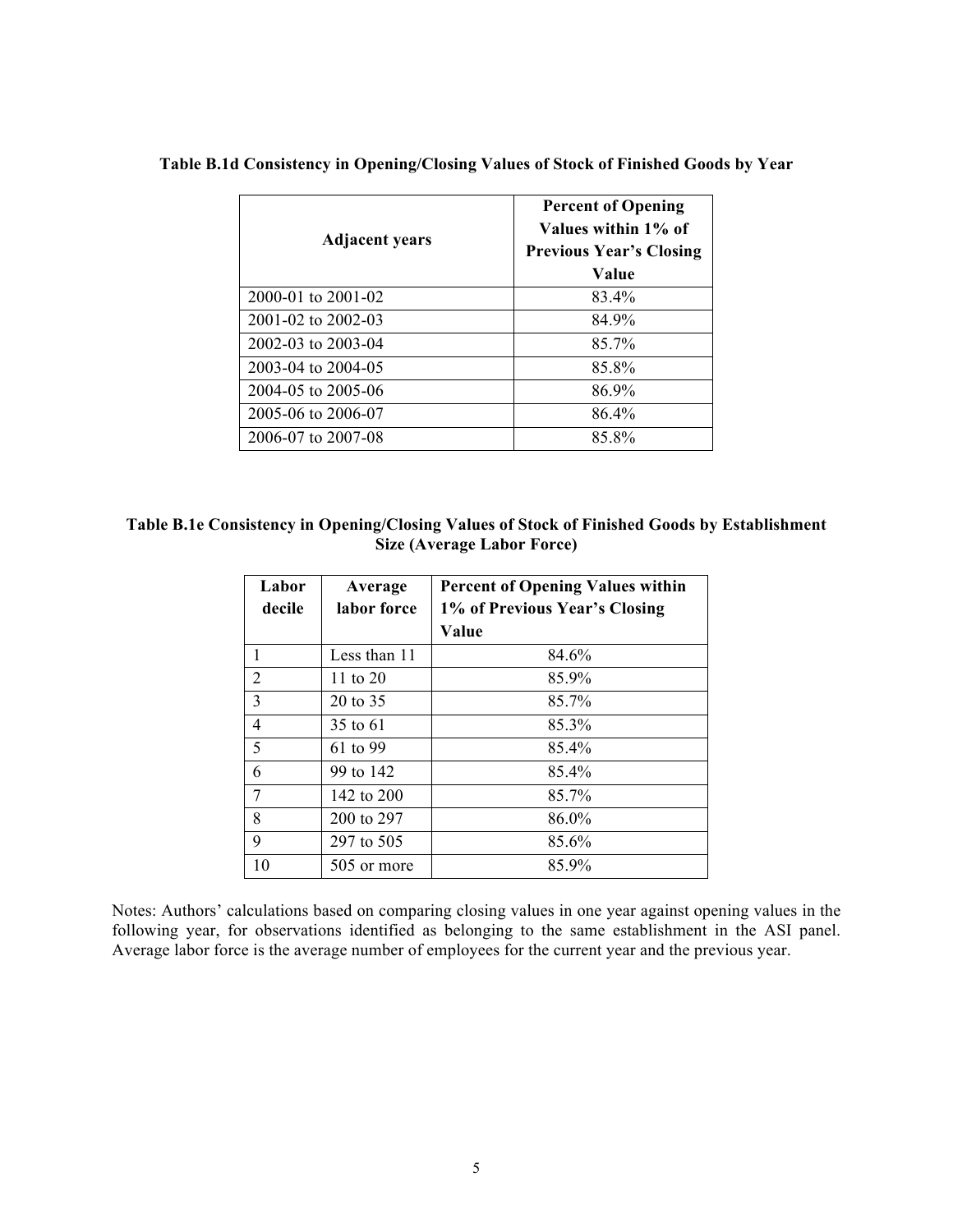| Number of Establishments (ASI) or Firms (Prowess) that List: |            |                |            |         |            |         |            |         |
|--------------------------------------------------------------|------------|----------------|------------|---------|------------|---------|------------|---------|
| Year                                                         | Labor      |                | Wages      |         | Capital    |         | Output     |         |
|                                                              | <b>ASI</b> | <b>Prowess</b> | <b>ASI</b> | Prowess | <b>ASI</b> | Prowess | <b>ASI</b> | Prowess |
| 2000                                                         | 30,850     | 90             | 30,603     | 7.240   | 30,268     | 7,557   | 30,274     | 7,143   |
| 2001                                                         | 32,933     | 173            | 32,670     | 7,549   | 32,316     | 7,951   | 32,322     | 7,463   |
| 2002                                                         | 33,079     | 538            | 32,891     | 8,951   | 32,472     | 9,531   | 32,594     | 8,900   |
| 2003                                                         | 44,447     | 741            | 44,058     | 9,833   | 43,554     | 10,550  | 43,663     | 9,793   |
| 2004                                                         | 38,444     | 744            | 38,036     | 10,464  | 37,614     | 11,350  | 37,771     | 10,403  |
| 2005                                                         | 41,879     | 696            | 41,464     | 10,682  | 40,955     | 11,702  | 41,164     | 10,658  |
| 2006                                                         | 41,207     | 768            | 40,890     | 10,550  | 40,325     | 11,683  | 40,651     | 10,561  |
| 2007                                                         | 36,145     | 774            | 35,963     | 10,675  | 35,494     | 11,901  | 35,718     | 10,727  |

### **Table B.2: Comparing ASI and Prowess Datasets**

Notes: Authors' calculations of number of establishments in the ASI dataset and firms in the Prowess dataset that report each of the variables of interest. No sampling multipliers applied.

| Year | <b>Number</b><br><b>Products</b><br><b>Reserved At</b><br><b>Beginning of</b> | <b>Number</b><br><b>Products De-</b><br><b>Reserved</b><br>During the | Number of<br><b>Products Still</b><br><b>Reserved at End of</b><br>Year |
|------|-------------------------------------------------------------------------------|-----------------------------------------------------------------------|-------------------------------------------------------------------------|
|      | Year                                                                          | Year                                                                  |                                                                         |
| 1997 | 1045                                                                          | 15                                                                    | 1030                                                                    |
| 1998 | 1030                                                                          | $\theta$                                                              | 1030                                                                    |
| 1999 | 1030                                                                          | 9                                                                     | 1021                                                                    |
| 2000 | 1021                                                                          | $\Omega$                                                              | 1021                                                                    |
| 2001 | 1021                                                                          | 15                                                                    | 1006                                                                    |
| 2002 | 1006                                                                          | 51                                                                    | 955                                                                     |
| 2003 | 955                                                                           | 75                                                                    | 880                                                                     |
| 2004 | 880                                                                           | 85                                                                    | 795                                                                     |
| 2005 | 795                                                                           | 108                                                                   | 687                                                                     |
| 2006 | 687                                                                           | 187                                                                   | 500                                                                     |
| 2007 | 500                                                                           | 253                                                                   | 247                                                                     |
| 2008 | 247                                                                           | 225                                                                   | 22                                                                      |
| 2009 | 22                                                                            | $\Omega$                                                              | 22                                                                      |
| 2010 | 22                                                                            | $\overline{2}$                                                        | 20                                                                      |
| 2015 | 20                                                                            | 20                                                                    | $\theta$                                                                |

### **Table B.3: Dates of Reservation and De-reservation for SSI Products**

Notes: Authors' compilations based on various publications of the Government of India, Ministry of Micro, Small, & Medium Enterprises.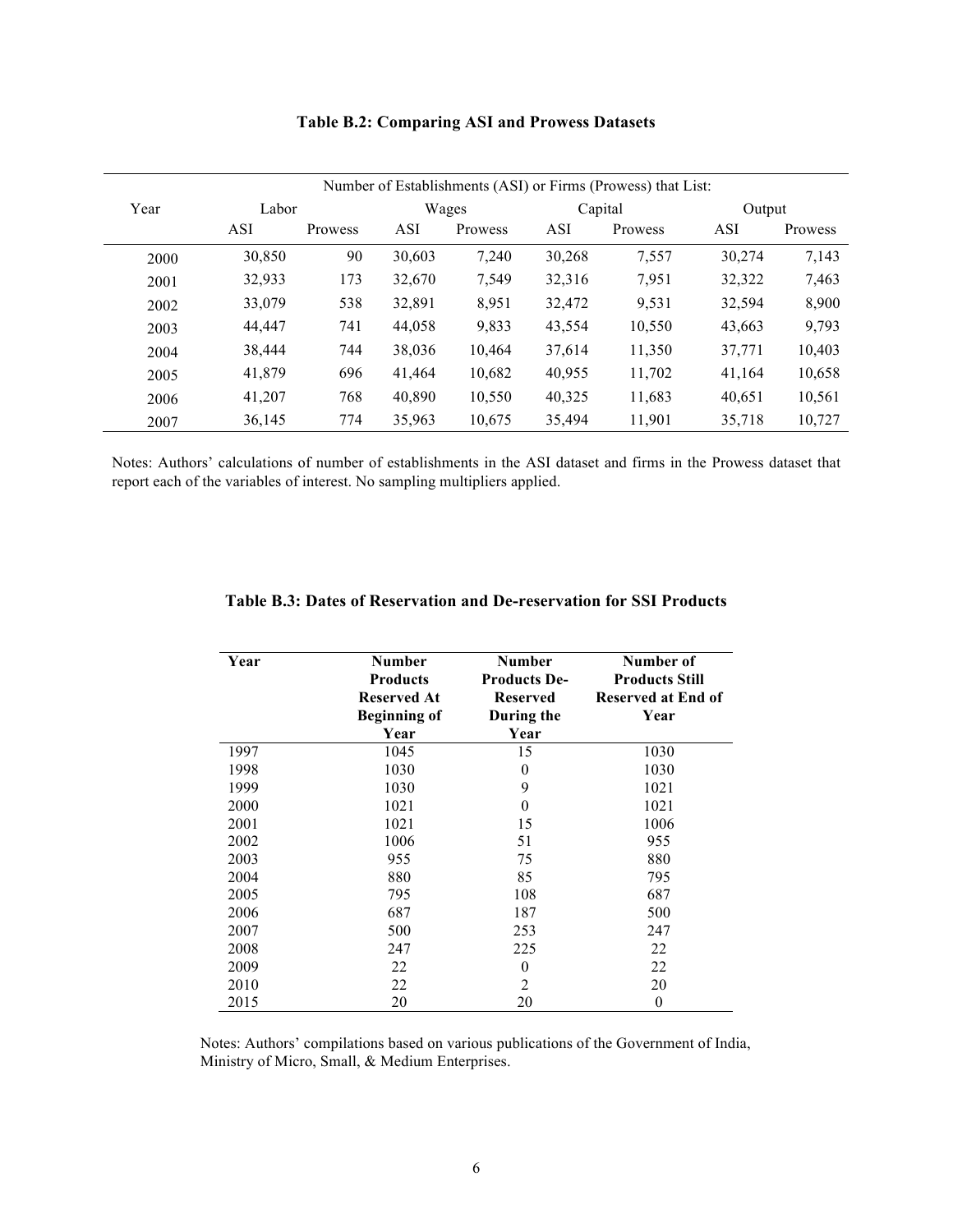# **Table B.4 Sample Product Matches**

| SSI product<br>code | SSI product description                                                                                                                       | ASI<br>product<br>code | ASI product description           |
|---------------------|-----------------------------------------------------------------------------------------------------------------------------------------------|------------------------|-----------------------------------|
| 202501              | Pickles & chutneys                                                                                                                            | 13532                  | Chutneys                          |
| 20530101            | <b>Biscuits</b>                                                                                                                               | 13401                  | Biscuit, cookies                  |
|                     |                                                                                                                                               | 51105                  | Timber/wooden planks, sawn/resawn |
| 271001              | Sawn timber                                                                                                                                   |                        |                                   |
|                     |                                                                                                                                               | 51107                  | Sawn timber posts / squares       |
| 292001              | Leather garments                                                                                                                              | 44202                  | Garments, leather                 |
| 30350101            | Polyethylene films with thickness less than 0.10<br>mm except co-extruded film cross linked<br>polymer films and high density molecular films | 42405                  | Film, polythene                   |
| 315102              | Cashew shell oil                                                                                                                              | 12114                  | Cashewnut shell liquid            |
| 31922030            | Sodium nitrate-lab.                                                                                                                           | 31331                  | Sodium nitrate                    |
| 340101              | Steel almirah                                                                                                                                 | 71501                  | Almirah, steel                    |
| 340403              | Cocks and valves--water pipe fittings                                                                                                         | 71362                  | Sanitary fittings, iron/steel     |
| 353134              | Rice and dal mill machinery                                                                                                                   | 76235                  | Rice mill machinery               |
| 36420101            | Radio/car radio-low cost up to Rs. 250 each                                                                                                   | 78237                  | Radio                             |

# *Panel (a): Sample of Exact Product Matches, Including Partial Matches*

|  |  | Panel (b): Sample of Industry-Product Matches |
|--|--|-----------------------------------------------|
|  |  |                                               |

| <b>SSI</b><br>product<br>code | SSI product description      | Industry | Industry<br>description              | <b>ASI</b><br>product<br>code | ASI product description                        |
|-------------------------------|------------------------------|----------|--------------------------------------|-------------------------------|------------------------------------------------|
| 204200                        | Rice milling                 | 15312    | Rice milling                         | 12311                         | Rice, par-boiled                               |
|                               |                              |          |                                      | 12312                         | Rice raw excl. basmati                         |
|                               |                              |          |                                      | 12315                         | Rice, basmati                                  |
|                               |                              |          |                                      | 12317                         | Rice, broken                                   |
|                               |                              |          |                                      | 15312                         | Bran, rice                                     |
| 224302                        | Synthetic syrups             | 15542    | Manufacture of                       | 13971                         | Essence/flavour used in food                   |
|                               |                              |          | synthetic flavored                   |                               | products                                       |
|                               |                              |          | concentrates and<br>syrups           | 13977                         |                                                |
|                               |                              |          |                                      |                               | Concentrates/emulsion used in<br>food products |
| 260101                        | Cotton cloth knitted         | 17301    | Manufacture of<br>knitted and        | 63323                         | Knitted fabrics, cloth, cotton                 |
| 260102                        | Cotton yests knitted         |          | crocheted cotton<br>textile products | 63348                         | Hosiery knitted cloth, cotton                  |
| 260103                        | Cotton socks knitted         |          |                                      | 63437                         | Garments, knitted-cotton                       |
| 260104                        | Cotton undergarments knitted |          |                                      |                               |                                                |
| 260106                        | Cotton shawls knitted        |          |                                      |                               |                                                |
| 260199                        | Other cotton knitted wears   |          |                                      |                               |                                                |
| 290201                        | Sole leather                 | 19112    | Tanning and<br>finishing of sole     | 43302                         | Leather, semi-tanned                           |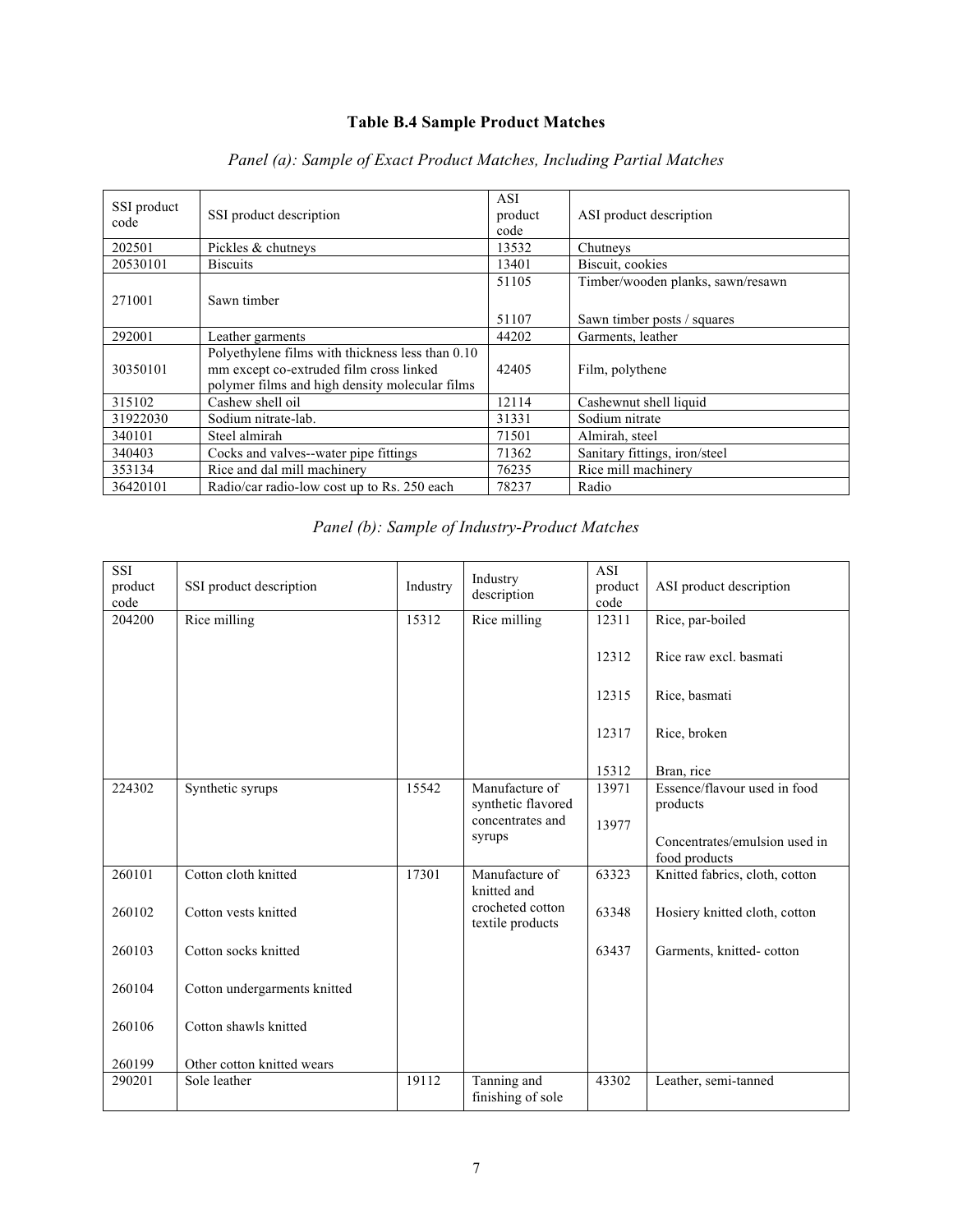|          |                                                                     |       | leather                               | 43304 | Leather, semi-processed                            |
|----------|---------------------------------------------------------------------|-------|---------------------------------------|-------|----------------------------------------------------|
|          |                                                                     |       |                                       |       |                                                    |
|          |                                                                     |       |                                       | 43301 | Leather, tanned                                    |
| 27210301 | Wooden crates                                                       | 20231 | Manufacture of                        | 51102 | Wooden crates                                      |
|          |                                                                     |       | wooden boxes,<br>barrels etc. (except |       |                                                    |
|          |                                                                     |       | plywood)                              |       |                                                    |
| 281904   | Corrugated fiber board containers                                   | 21023 | Manufacture of                        | 57104 | Boxes, corrugated sheet                            |
|          |                                                                     |       | corrugated fibre                      |       |                                                    |
| 312203xx | Basic dyes                                                          | 24114 | board containers<br>Manufacture of    | 35115 | Chrome, dye                                        |
|          |                                                                     |       | dyes                                  |       |                                                    |
| 312207xx | Azo dyes (direct)                                                   |       |                                       | 35126 | Dye, intermediates, others                         |
|          |                                                                     |       |                                       |       |                                                    |
|          | Acid dyes                                                           |       |                                       | 35152 | Dye, synthetic, others                             |
|          |                                                                     |       |                                       |       |                                                    |
| 312210xx | Reactive dyes                                                       |       |                                       | 35166 | Direct dye excl. congo red                         |
|          |                                                                     |       |                                       |       |                                                    |
| 312211xx | Fast colour bases                                                   |       |                                       | 35199 | Dyeing/tanning materials, n.e.c                    |
|          |                                                                     |       |                                       |       |                                                    |
|          |                                                                     |       | Manufacture of                        | 76189 | $(+ 13$ color-specific)<br>Agricultural & forestry |
| 34359901 | Other agricultural implements                                       | 29219 | other machinery                       |       | machinery/parts, n.e.c                             |
| 350102   | Winnowers--up to 5 h.p. motive                                      |       | and equipment for                     |       |                                                    |
|          | power                                                               |       | use in agriculture,                   |       |                                                    |
| 350104   |                                                                     |       | horticulture or                       |       |                                                    |
|          | Seed cleaners--up to 5 h.p. motive                                  |       | forestry, bee-<br>keeping and         |       |                                                    |
| 350105   | power                                                               |       | fodder preparation                    |       |                                                    |
|          |                                                                     |       | n.e.c.                                |       |                                                    |
| 350106   | Grain Driers--up to 5 h.p. motive                                   |       |                                       |       |                                                    |
|          | power                                                               |       |                                       |       |                                                    |
| 350108   | Sheel Huskers--up to 5 h.p. motive                                  |       |                                       |       |                                                    |
|          | power                                                               |       |                                       |       |                                                    |
|          |                                                                     |       |                                       |       |                                                    |
| 35080101 | Cotton Deliniting machine--up to 5                                  |       |                                       |       |                                                    |
|          | h.p. motive power                                                   |       |                                       |       |                                                    |
|          |                                                                     |       |                                       |       |                                                    |
|          | Harvester grader, baler & other<br>earth moving blades used in      |       |                                       |       |                                                    |
|          | agricultural machines                                               |       |                                       |       |                                                    |
|          |                                                                     |       |                                       |       |                                                    |
| 343507   | Plough shears/iron ploughs                                          |       |                                       |       |                                                    |
|          |                                                                     |       |                                       |       |                                                    |
| 343510   | Insecticide dusters--manual                                         |       |                                       |       |                                                    |
|          |                                                                     |       |                                       |       |                                                    |
| 343511   | Insecticide sprayers--manual                                        |       |                                       |       |                                                    |
| 3768xx   | (39 bicycle component products:<br>tube valves, fork handles, pedal | 35923 | Manufacture of<br>parts and           | 82489 | Cycles-others and parts, n.e.c                     |
|          | assemblies, chains, etc.)                                           |       | accessories for                       | 82414 |                                                    |
|          |                                                                     |       | bicycles, cycle -                     |       | Parts for motor cycle/moped/<br>cycle, n.e.c.      |
|          |                                                                     |       | rickshaws and                         |       |                                                    |
|          |                                                                     |       | invalid carriages                     |       |                                                    |

Notes: Sample of matches between SSI product codes and ASICC codes.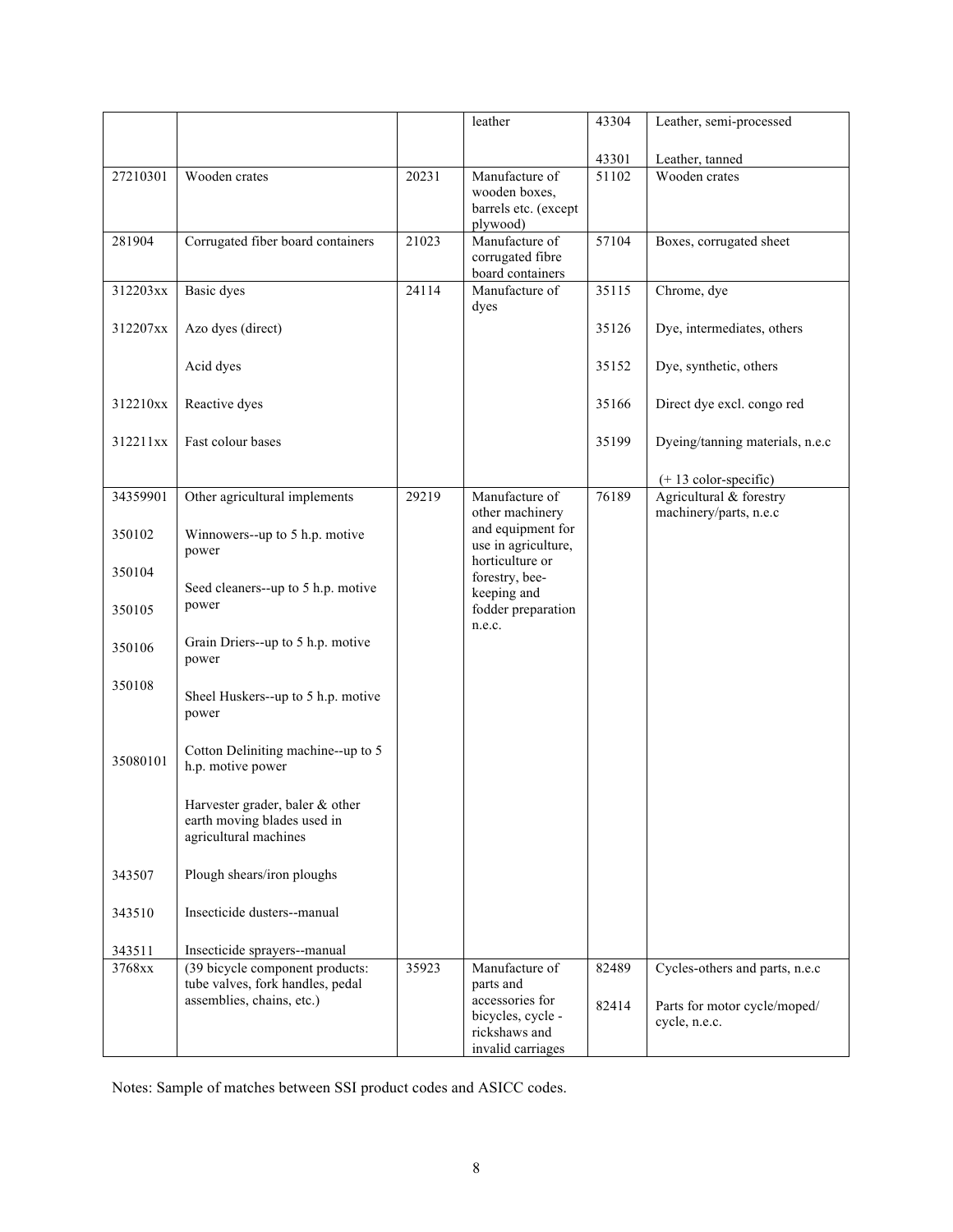# **Appendix C: Additional Robustness Tests**

This appendix shows results from several robustness tests discussed in the main text.

#### **Establishment-Specific Time Trends**

The baseline results control for establishment-specific, time-invariant characteristics. However, we might also be concerned that the de-reservation policy attracted entrants that were already growing quickly. To address this possibility, we conduct a robustness check that controls for establishmentspecific time trends. Given the large number of individual establishments, including a separate variable with a time trend for each establishment is infeasible. Therefore, for each outcome of interest, we first conduct a separate regression, for each establishment, of the outcome on a time trend.

We use the coefficient on the time trend to generate predicted values for that outcome of interest and for that establishment. We then combine all of the establishment-specific predicted values for a particular outcome of interest into one variable (for example, log(labor)\_hat) and include this variable as a control in the relevant regression (i.e. the regression for that outcome of interest; for example we include log(labor) hat in the labor regressions, log(output) hat in the output regressions, and so forth). When including the predicted variables as independent variables, we bootstrap standard errors. Results, shown in Table C.1, are very close to the baseline results. It is important to note that the number of observations is lower than in the baseline results because we can only include an establishment-specific trend for establishments observed at least twice.

#### **Product-Specific Time Trends**

To address the possibility that the de-reservation policy was first targeted at products that were already growing quickly, we conduct a robustness check that controls for product-specific time trends. We first identify each establishment's primary product. As in the previous robustness check, we conduct a separate regression, for each primary product, of establishment-level outcomes on a time trend. We then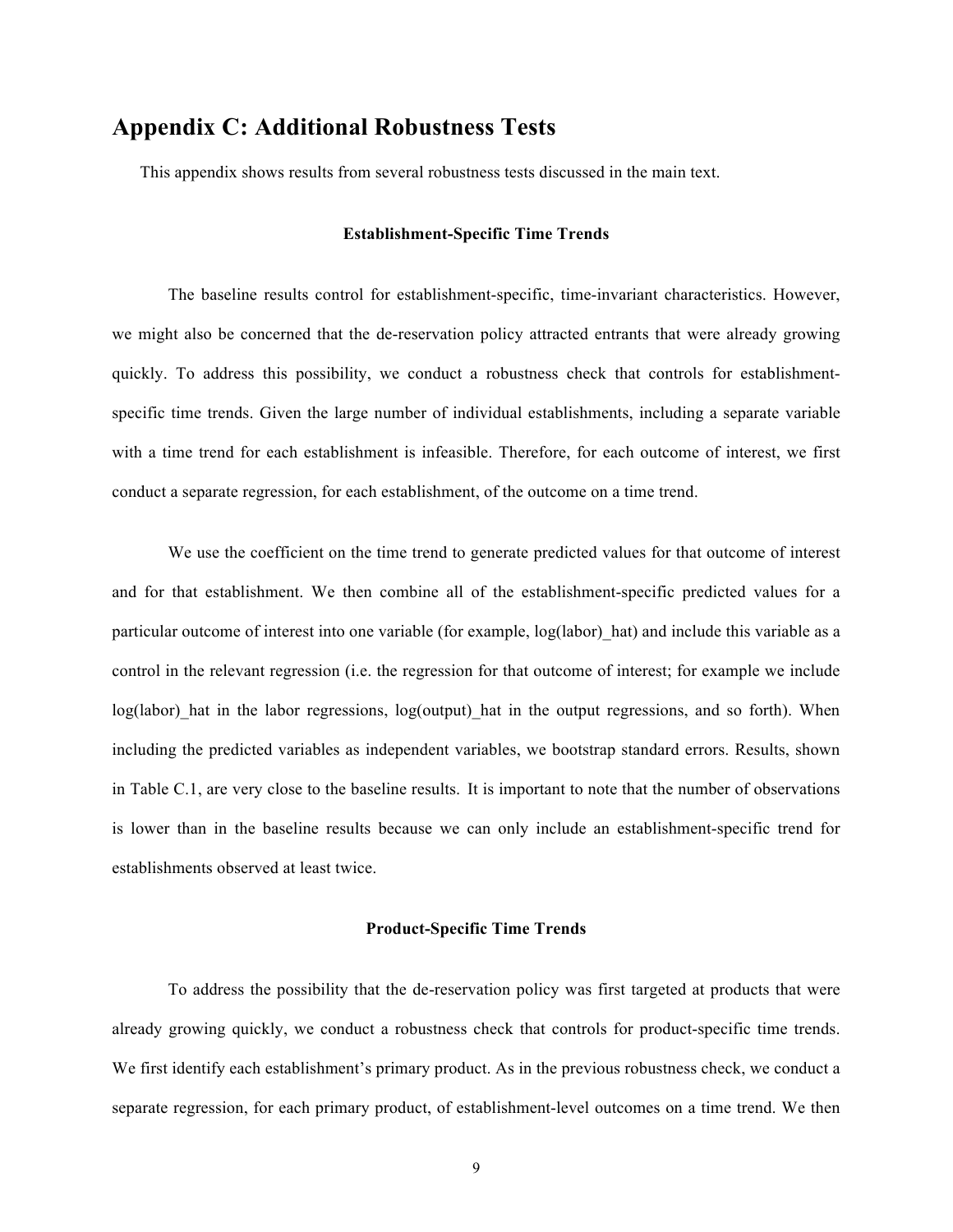use the coefficient on the time trend to generate predicted values for that outcome of interest and those establishments. Finally, we combine all of the establishment-specific predicted values for a particular outcome of interest into one variable (for example, log(labor)\_hat) and include this variable as a control in the relevant regression. When including the predicted variables as independent variables, we bootstrap standard errors.

Results are shown in Table C.2. As in the case of the regressions with establishment-level trends, the regressions with product-level trends are very similar to the baseline regressions.

### **Additional Controls**

The main text shows that product de-reservation does not appear to be associated with pre-dereservation trends at the product level. However, we may also be concerned that industries with certain characteristics were selected into de-reservation at earlier dates. We check for this possibility by rerunning our baseline specification including a number of different controls:

- Industry-by-year dummies (industry dummies at the 3-digit level)
- Initial location dummies interacted with year dummies
- Initial age (dummies for 5 age groups) interacted with year dummies
- Initial ratio of production to total workers (dummies for 10 deciles) interacted with year dummies
- Initial ratio of capital to number of workers (dummies for 10 deciles) interacted with year dummies

Table C.3 shows the results from these regressions. The additional controls are not shown because of space considerations, but are included in all specifications.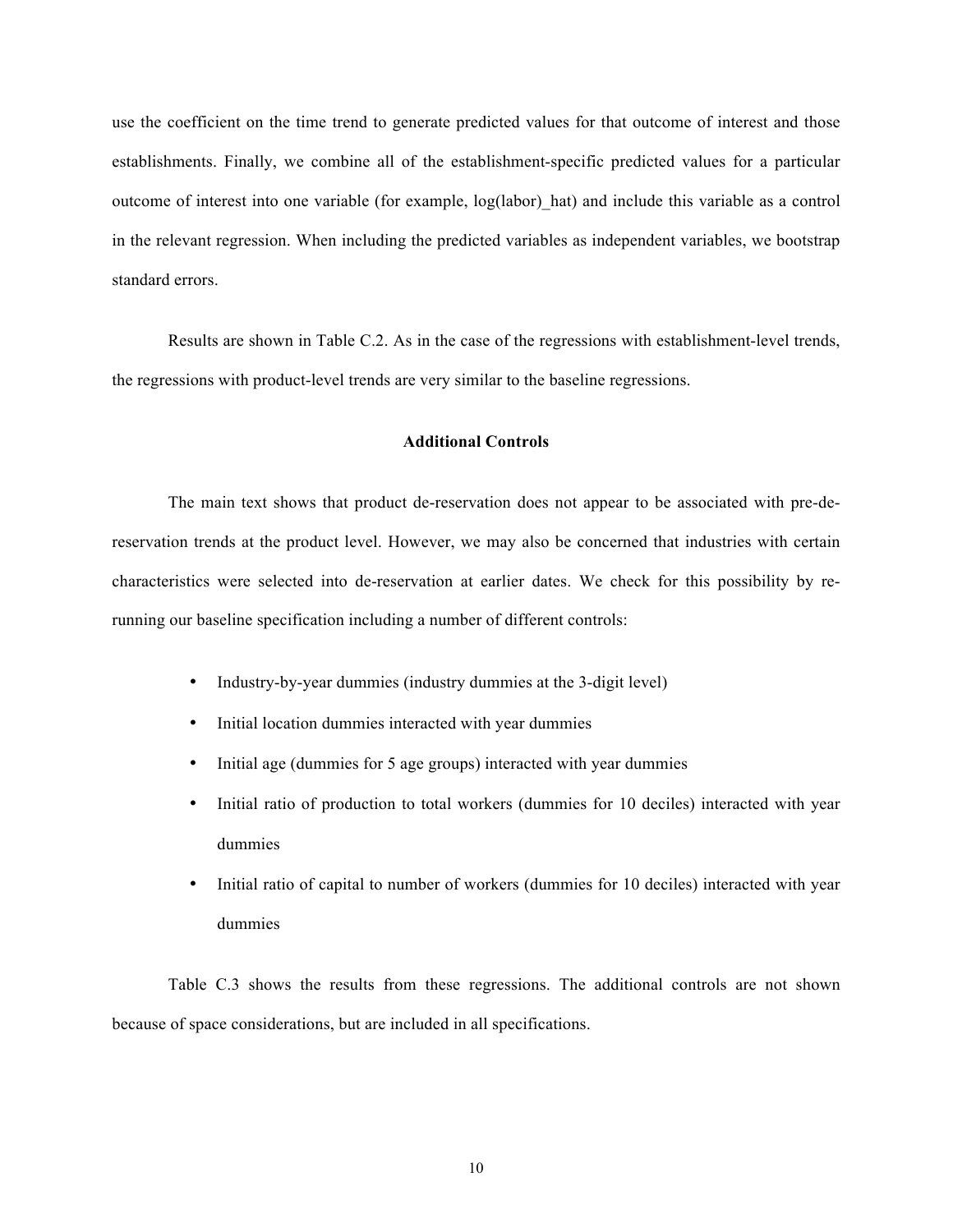#### **Industry-Level Regressions**

In addition to the product and establishment-level results, we also test whether our results are robust to using an aggregate industry-level measure of exposure to the SSI policy. We use the sampling weights provided by the ASI to create a representative sample of establishments at the industry level. We follow a similar logic as we used in the district-level regressions, following Topalova  $(2010)$ <sup>2</sup> We calculate the exposure of each industry *j* to de-reservation at time *t* as the sum over all products of revenue associated with each product *p* in industry *j* in 2000, multiplied by a dummy variable indicating whether the product was de-reserved, and divided by total product revenues in that industry in 2000.

$$
FrDeres_{jt} = \frac{\sum_{p}(Revenue 2000_{jp} XDeres_{pt})}{TotalProduct Revenue 2000}
$$

Our left-hand side variables are contemporaneous measures of aggregate labor, output, capital, average wage (calculated as aggregate wage payments divided by aggregate labor), and aggregate number of establishments at the industry level. We then estimate the effects of exposure to de-reservation on each outcome of interest *y* as follows:

$$
y_{jt} = \beta FrDeres_{jt} + \mu_{jt}
$$

We also include a long-difference specification, which uses the change in the fraction de-reserved, and the changes in the outcomes of interest, between 2000 and 2007:

$$
\Delta y_j = \beta \Delta FrDeres_j + \mu_j
$$

 $\overline{a}$ 

<sup>2</sup> Topalova, Petia, 2010, "Factor Immobility and Regional Impacts of Trade Liberalization: Evidence on Poverty from India," American Economic Journal: Applied Economics, 2, 1-41.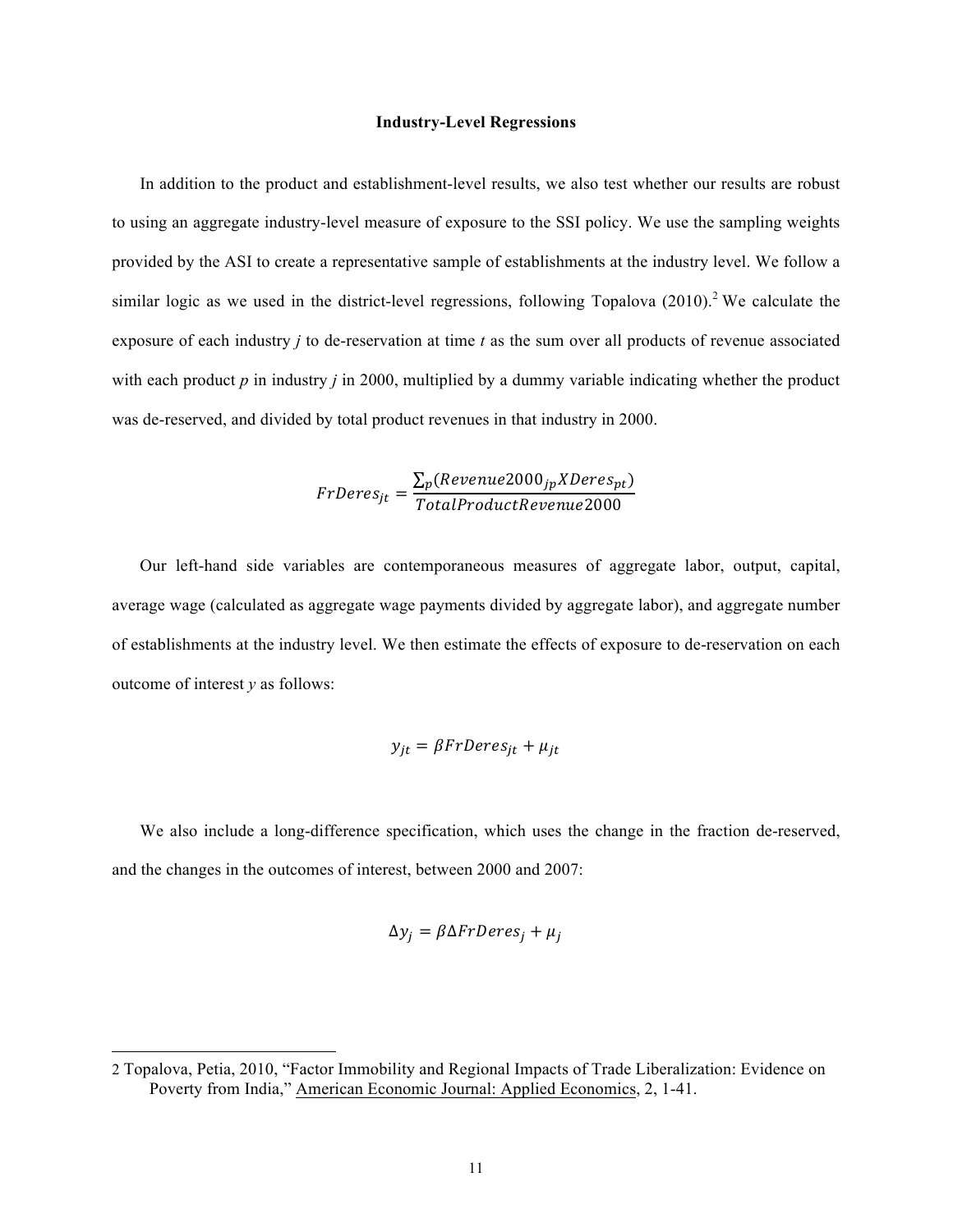The results shown in Table C.4 demonstrate that de-reservation is associated with an increase in total employment. Although the coefficient on output is also positive, it is not statistically different from zero, and the percentage increase is less than the percentage increase in employment. These findings are consistent with our district-level results, which also show that de-reservation is associated with increases in employment and output.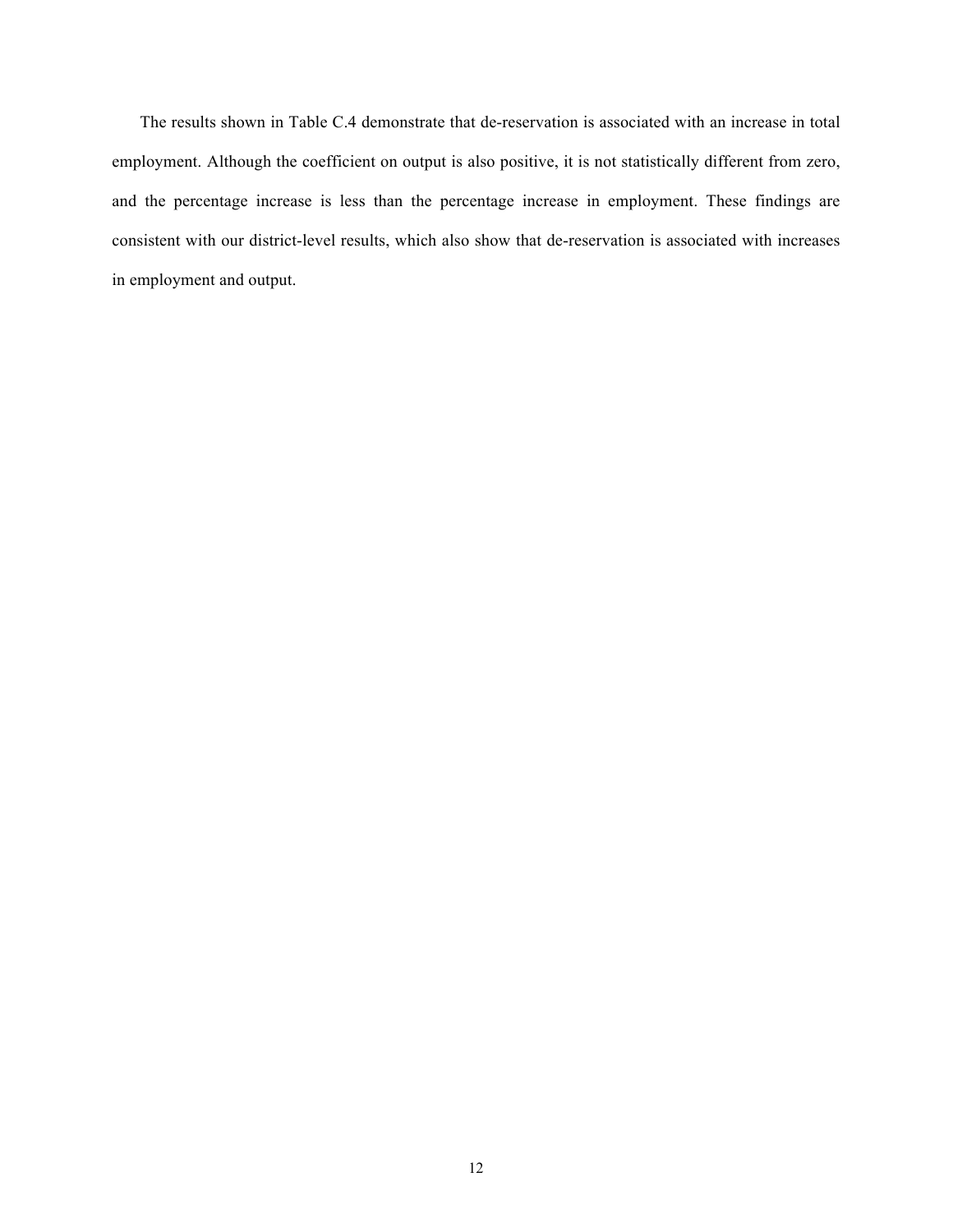## **Table C.1: Impact of De-reservation on Establishment-Level Outcomes, Controlling for Establishment-Level Predicted Trends in Dependent Variables**

| Panel (a): Aggregate Results          |            |             |              |            |           |  |  |  |
|---------------------------------------|------------|-------------|--------------|------------|-----------|--|--|--|
|                                       | log(Labor) | log(Output) | log(Capital) | log(Wage)  | log(Q/L)  |  |  |  |
| $t \geq$ year de-reserved             | $-0.0159$  | 0.0187      | 0.00194      | 0.0122     | 0.0145    |  |  |  |
|                                       | (0.00796)  | (0.0118)    | (0.0106)     | (0.00543)  | (0.00820) |  |  |  |
| Coefficient on predicted              | 0.0772     | 0.0247      | 0.0234       | 0.0202     | 0.0363    |  |  |  |
| establishment-level trend of          | (0.0028)   | (0.00183)   | (0.00211)    | (0.00124)  | (0.0024)  |  |  |  |
| dependent variable                    |            |             |              |            |           |  |  |  |
| Year FE                               | Yes        | Yes         | Yes          | Yes        | Yes       |  |  |  |
| Establishment FE                      | Yes        | Yes         | Yes          | Yes        | Yes       |  |  |  |
| $R^2$                                 | 0.02       | 0.01        | 0.01         | 0.03       | 0.01      |  |  |  |
| No. Obs.                              | 237,670    | 234,042     | 232,635      | 236,067    | 234,042   |  |  |  |
| Panel (b): Incumbents versus Entrants |            |             |              |            |           |  |  |  |
|                                       | log(Labor) | log(Output) | log(Capital) | log(Wage)  | log(Q/L)  |  |  |  |
| Incumbent X                           | $-0.0342$  | $-0.0239$   | $-0.0152$    | $-0.00006$ | $-0.0165$ |  |  |  |
| $t \geq$ year de-reserved             | (0.0103)   | (0.00994)   | (0.0120)     | (0.00574)  | (0.0111)  |  |  |  |
|                                       |            |             |              |            |           |  |  |  |
| Entrant X                             | 0.0596     | 0.229       | 0.0804       | 0.0712     | 0.183     |  |  |  |
| $t \geq$ year de-reserved             | (0.0208)   | (0.0270)    | (0.0260)     | (0.0113)   | (0.0304)  |  |  |  |
| Coefficient on predicted              | 0.0874     | 0.0296      | 0.0257       | 0.0213     | 0.0397    |  |  |  |
| establishment-level trend             | (0.00275)  | (0.00182)   | (0.00192)    | (0.00139)  | (0.00216) |  |  |  |
| of dependent variable                 |            |             |              |            |           |  |  |  |
| Year FE                               | Yes        | Yes         | Yes          | Yes        | Yes       |  |  |  |
| Year of Entry X Year FE               | Yes        | Yes         | Yes          | Yes        | Yes       |  |  |  |
| Establishment FE                      | Yes        | Yes         | Yes          | Yes        | Yes       |  |  |  |
| $R^2$                                 | 0.02       | 0.02        | 0.01         | 0.03       | 0.01      |  |  |  |
| No. Obs.                              | 237,670    | 234,042     | 232,635      | 236,067    | 234,042   |  |  |  |

Notes: Dependent variables are shown in column headings. "t ≥ year de-reserved" is a dummy variable that takes a value of 1 when the product is removed from the list of reserved products. All regressions control for the predicted, establishment-level trend in the dependent variable, as described in the text. "Incumbent" indicates that the establishment previously made the product when it had reserved status. "Entrant" indicates that the establishment only made the product after it had been de-reserved. In panel (b) we control for the interaction between year of entry and year fixed effects, where the year of entry is the first year in which we see an establishment switching the main product that it makes (regardless of whether it is an SSI product or not). Standard errors are bootstrapped.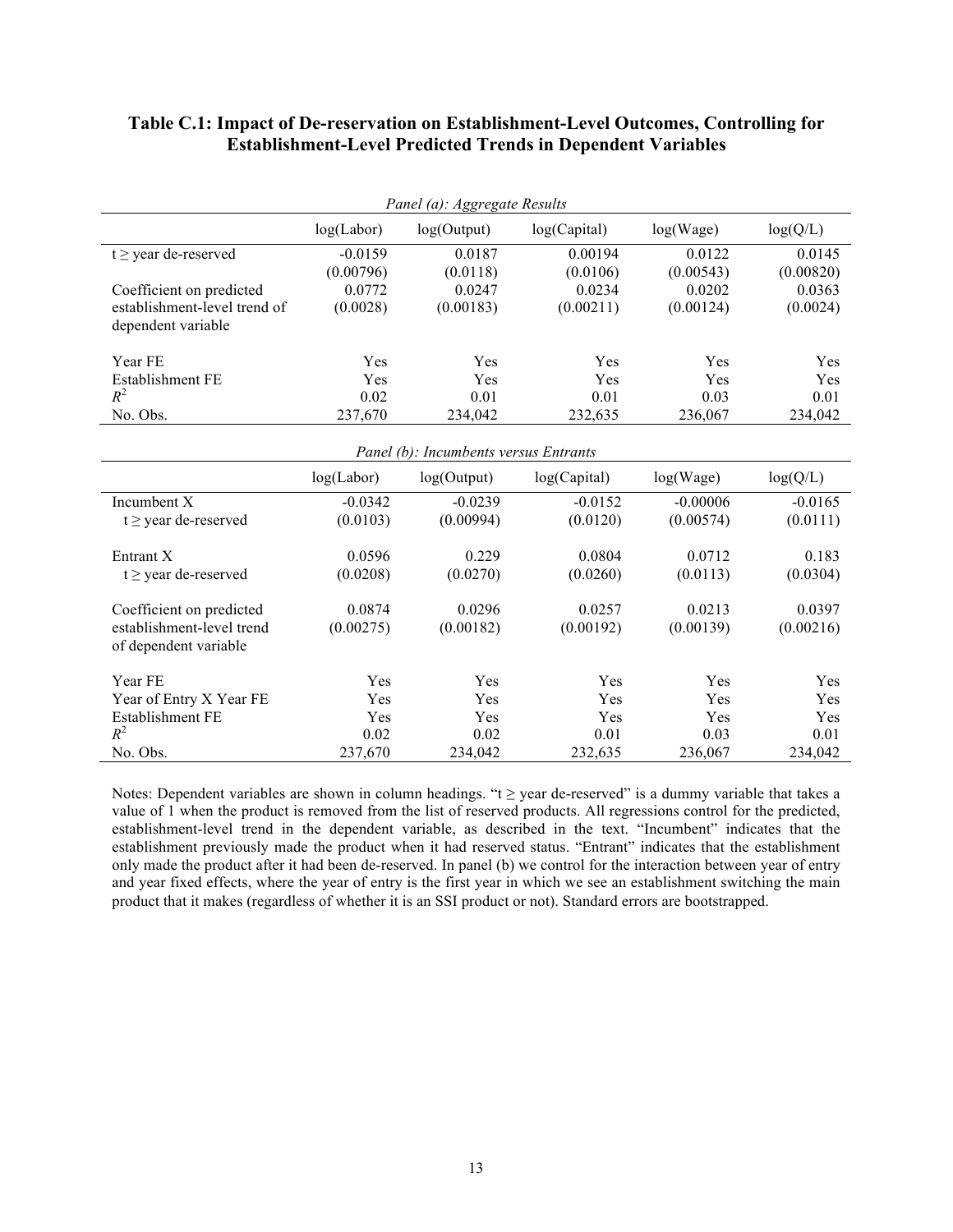## **Table C.2: Impact of De-reservation on Establishment-Level Outcomes, Controlling for Product-Level Predicted Trends in Dependent Variables**

| Panel (a): Aggregate Results          |            |             |              |           |           |  |  |  |
|---------------------------------------|------------|-------------|--------------|-----------|-----------|--|--|--|
|                                       | log(Labor) | log(Output) | log(Capital) | log(Wage) | log(Q/L)  |  |  |  |
| $t \geq$ year de-reserved             | $-0.00551$ | 0.0243      | 0.00646      | 0.0132    | 0.0154    |  |  |  |
|                                       | (0.00843)  | (0.0142)    | (0.00870)    | (0.00425) | (0.00962) |  |  |  |
| Coefficient on predicted              | 0.00909    | $-0.0111$   | $-0.00223$   | 0.0131    | $-0.0147$ |  |  |  |
| product-level trend of                | (0.00456)  | (0.00322)   | (0.00329)    | (0.00314) | (0.00553) |  |  |  |
| dependent variable                    |            |             |              |           |           |  |  |  |
| Year FE                               | Yes        | Yes         | Yes          | Yes       | Yes       |  |  |  |
| Establishment FE                      | Yes        | Yes         | Yes          | Yes       | Yes       |  |  |  |
| $R^2$                                 | 0.01       | 0.01        | 0.003        | 0.03      | 0.01      |  |  |  |
| No. Obs.                              | 298,577    | 293,746     | 292,586      | 296,170   | 293,746   |  |  |  |
| Panel (b): Incumbents versus Entrants |            |             |              |           |           |  |  |  |
|                                       | log(Labor) | log(Output) | log(Capital) | log(Wage) | log(Q/L)  |  |  |  |
| Incumbent X                           | $-0.0226$  | $-0.0179$   | $-0.0110$    | 0.00143   | $-0.0163$ |  |  |  |
| $t \geq$ year de-reserved             | (0.00893)  | (0.0127)    | (0.0101)     | (0.00552) | (0.0101)  |  |  |  |
|                                       |            |             |              |           |           |  |  |  |
| Entrant X                             | 0.0699     | 0.234       | 0.0866       | 0.0694    | 0.181     |  |  |  |
| $t \geq$ year de-reserved             | (0.0215)   | (0.0276)    | (0.0243)     | (0.0152)  | (0.0275)  |  |  |  |
| Coefficient on predicted              | 0.0139     | $-0.0115$   | $-0.00359$   | 0.0128    | $-0.0184$ |  |  |  |
| product-level trend                   | (0.00426)  | (0.00418)   | (0.00387)    | (0.00367) | (0.00522) |  |  |  |
| of dependent variable                 |            |             |              |           |           |  |  |  |
| Year FE                               | Yes        | Yes         | Yes          | Yes       | Yes       |  |  |  |
| Year of Entry X Year FE               | Yes        | Yes         | Yes          | Yes       | Yes       |  |  |  |
| Establishment FE                      | Yes        | Yes         | Yes          | Yes       | Yes       |  |  |  |
| $R^2$                                 | 0.01       | 0.01        | 0.004        | 0.03      | 0.01      |  |  |  |
| No. Obs.                              | 298,577    | 293,746     | 292,586      | 296,170   | 293,746   |  |  |  |

Notes: Dependent variables are shown in column headings. "t ≥ year de-reserved" is a dummy variable that takes a value of 1 when the product is removed from the list of reserved products. All regressions control for the predicted, product-level trend in the dependent variable, as described in the text. "Incumbent" indicates that the establishment previously made the product when it had reserved status. "Entrant" indicates that the establishment only made the product after it had been de-reserved. In panel (b) we control for the interaction between year of entry and year fixed effects, where the year of entry is the first year in which we see an establishment switching the main product that it makes (regardless of whether it is an SSI product or not). Standard errors are bootstrapped.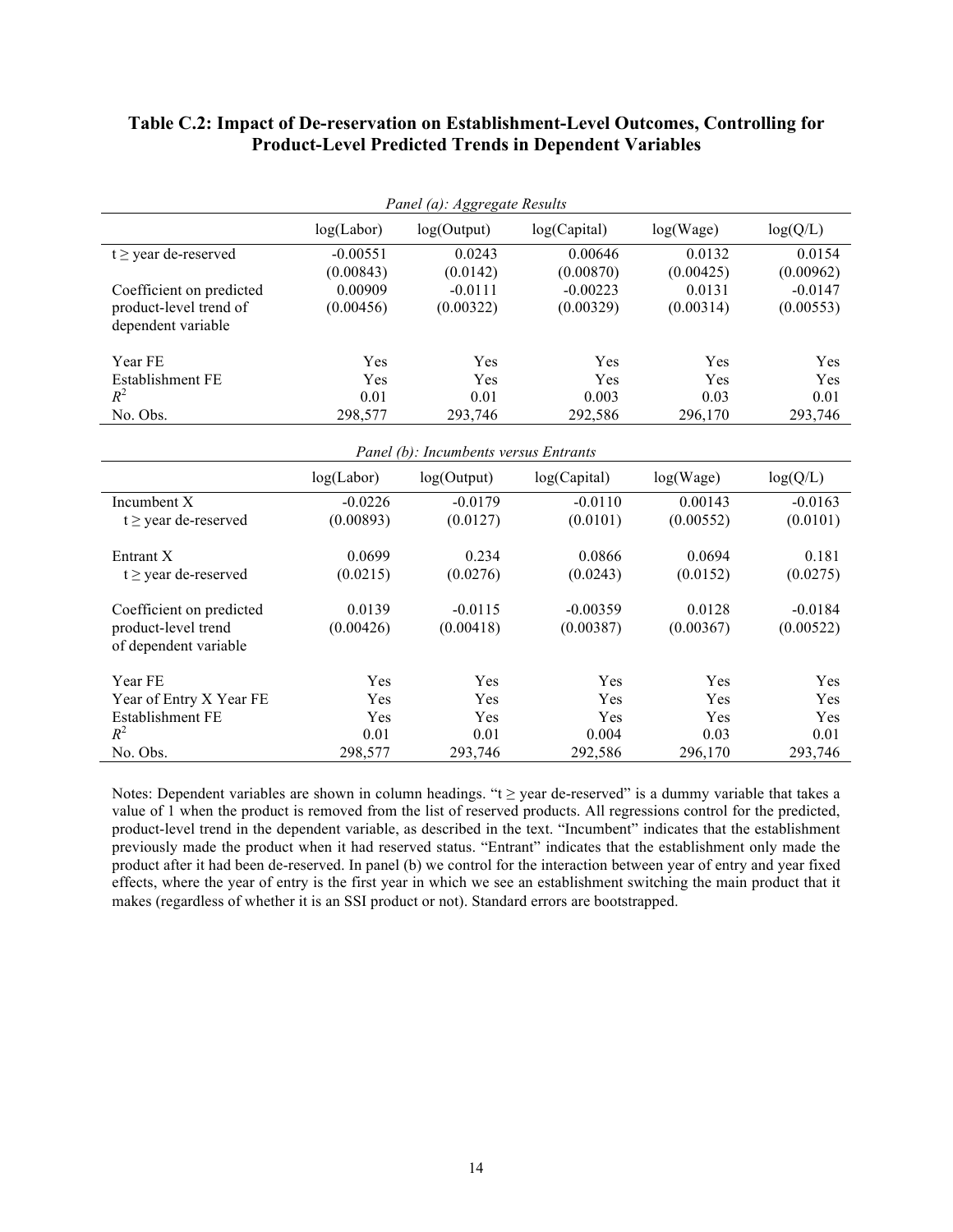### **Table C.3: Impact of De-reservation on Establishment-Level Outcomes, With Industry Fixed Effects and Initial Characteristics**

|                                | log(Labor) | log(Output) | log(Capital) | log(Wage) | log(Q/L) |
|--------------------------------|------------|-------------|--------------|-----------|----------|
| $t \geq v$ vear dereserved     | $-0.00956$ | 0.00987     | 0.0212       | 0.0153    | 0.0130   |
|                                | (0.00964)  | (0.0141)    | (0.0114)     | (0.00580) | (0.0113) |
| Industry X Year FE             | Yes        | Yes         | Yes          | Yes       | Yes      |
| Establishment FE               | Yes        | Yes         | Yes          | Yes       | Yes      |
| <b>Industry Characteristic</b> | Yes        | Yes         | Yes          | Yes       | Yes      |
| Controls                       |            |             |              |           |          |
| $R^2$                          | 0.058      | 0.059       | 0.036        | 0.058     | 0.039    |
| No. Obs.                       | 298,883    | 294,059     | 292,897      | 296,474   | 294,059  |

*Panel (a): Aggregate Results*

### *Panel (b): Incumbents versus Entrants*

|                                | log(Labor) | log(Output) | log(Capital) | log(Wage) | log(Q/L)  |
|--------------------------------|------------|-------------|--------------|-----------|-----------|
| Incumbent X                    | $-0.0201$  | $-0.0273$   | 0.00432      | 0.00443   | $-0.0194$ |
| $t \geq$ year de-reserved      | (0.0105)   | (0.0147)    | (0.0122)     | (0.00605) | (0.0118)  |
| Entrant X                      | 0.0462     | 0.187       | 0.0872       | 0.0645    | 0.163     |
| $t \geq$ year de-reserved      | (0.0191)   | (0.0328)    | (0.0252)     | (0.0137)  | (0.0268)  |
| Industry X Year FE             | Yes        | Yes         | Yes          | Yes       | Yes       |
| Year of Entry X Year FE        | Yes        | Yes         | Yes          | Yes       | Yes       |
| Establishment FE               | Yes        | Yes         | Yes          | Yes       | Yes       |
| <b>Industry Characteristic</b> | Yes        | Yes         | Yes          | Yes       | Yes       |
| Controls                       |            |             |              |           |           |
| $R^2$                          | 0.061      | 0.061       | 0.037        | 0.058     | 0.040     |
| No. Obs.                       | 298.883    | 294.059     | 292,897      | 296,474   | 294.059   |

Notes: Dependent variables are shown in column headings. "t ≥ year de-reserved" is a dummy variable that takes a value of 1 when the product is removed from the list of reserved products. "Incumbent" indicates that the establishment previously made the product when it had reserved status. "Entrant" indicates that the establishment only made the product after it had been de-reserved. All specifications include industry fixed effects and industry characteristics interacted with year fixed effects, as described in the text. In panel (b) we control for the interaction between year of entry and year fixed effects, where the year of entry is the first year in which we see an establishment switching the main product that it makes (regardless of whether it is an SSI product or not). Errors are clustered at the establishment level.